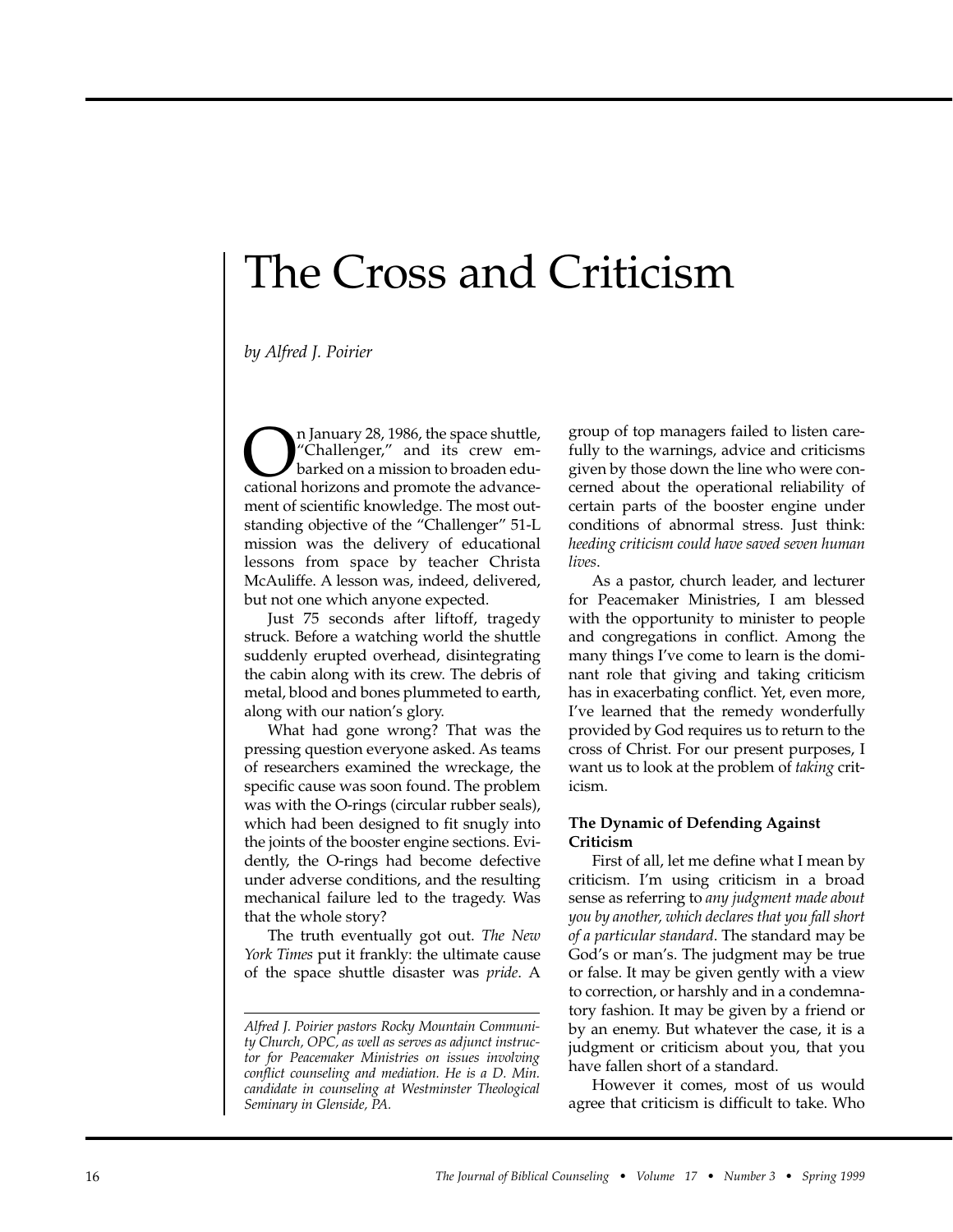of us doesn't know someone with whom we need to be especially careful in our remarks lest they blow up in response to our suggested corrections? Unfortunately, as I travel around the country, the tale is often told that many people would never dare confront or criticize their pastor or leader for fear of retaliation. Many just find another organization to work for or church to attend.

In fact, don't you know of leaders who select those to be nearest to them who are easiest on them? How many times have you been warned to "walk on eggshells" around that person?

As sad a commentary as this is, such people are not much different from me. I, too, do not like criticism. Any criticism is hard for me to take. I'd much rather be commended than corrected, praised than rebuked. I'd much rather judge than be judged! And I do not think that I am alone in this. The more I listen, the more I hear the dynamic of defensiveness against criticism.

In counseling, I see it in the humorous way a couple will be diverted from the issue at hand to debate who said what, when, and where. Or in how people debate back and forth as to whether it was a Tuesday or a Wednesday when they did something.

Why do we expend so much time and energy swatting at these flies with sledgehammers? Why are our hearts and minds so instantly engaged and our emotions surging with great vigor in our defense? The answer is simple. These issues are not minor or insignificant. We defend that which we deem of great value. We think it is our *life* we are saving. We believe something much larger will be lost if we do not use every means to rescue it. *Our name, our reputation, our honor, our glory.*

"If *I* don't point out that *I've* been misunderstood, misquoted, or falsely accused, then others won't know *I'm right*. And if *I* don't point out *my* rightness, nobody will. *I* will be scorned and condemned in the eyes of others."

Do you see the *idol of self* here? The desire for selfjustification? But idols have legs. Because of this deep idolatrous desire for self-justification, the tragedy of the Space Shuttle gets played out over and over again in our relationships. It destroys our ability to listen and learn, and it provokes us to quarrel.

Thus, for the sake of our pride and foolishness, we willingly suffer loss of friends, spouse, or loved ones. Some of that destruction comes in the shape of a thin truce. We tolerate a cold war. We make a false peace. We pledge to each other to discuss only those things which have little significance for bettering our souls. We lay out land mines and threaten the other that we will explode in anger if they so much as raise the forbidden subject of my mistake, my error, or my sin.

This is how churches split and factions develop. We surround ourselves with "yes" men—people willing to never challenge, advise, or criticize us.

Yet, while we go on defending ourselves against criticism, we find Scripture teaching something different.

#### **Criticism Commended**

The ability to hear and heed correction or criticism is commended in Scripture, particularly in Proverbs. Being teachable, able and willing to receive correction, is a mark of the wise. And the wise father or mother will

# *Being teachable, able and willing to receive correction, is a mark of the wise.*

encourage as well as model such an attitude for their daughters and sons.

The way of a fool seems right to him, but a wise man *listens to advice* (Prov. 12:15).

Pride only breeds quarrels, but wisdom is found in those who *take advice* (Prov. 13:10).

A rebuke *impresses* a man of discernment more than a hundred lashes a fool (Prov. 17:10).

The ability to take advice, correction, and rebuke is not only considered a *mark* of the wise, and the inability a *mark* of the fool, but both the wise and the fool *reap* according to their ability to take criticism:

He who scorns instruction *will pay for it*, but he who respects a command is *rewarded* (Prov. 13:13).

Instruct a wise man and he *will be wiser still*; teach a righteous man and he *will add to his learning* (Prov. 9:9).

He who ignores discipline despises himself, but whoever heeds correction *gains understanding* (Prov. 15:32).

There is *gain* in taking criticism. No wonder David exclaims in Psalm 141:5: Let a righteous man strike me—it is a *kindness*; let him rebuke me—it is *oil on my head*. My head *will not refuse it*. David knows the profit of gaining wisdom, knowledge, and understanding. He knows rebukes are a kindness, a blessing, an honor.

Ask yourself: Is that how you look at a rebuke? Is that how you perceive criticism, correction or counsel? Do you want to look at it that way?

How can we move from always being quick to defend ourselves against any and all criticism toward becoming instead like David who saw it as gain? The answer is through understanding, believing, and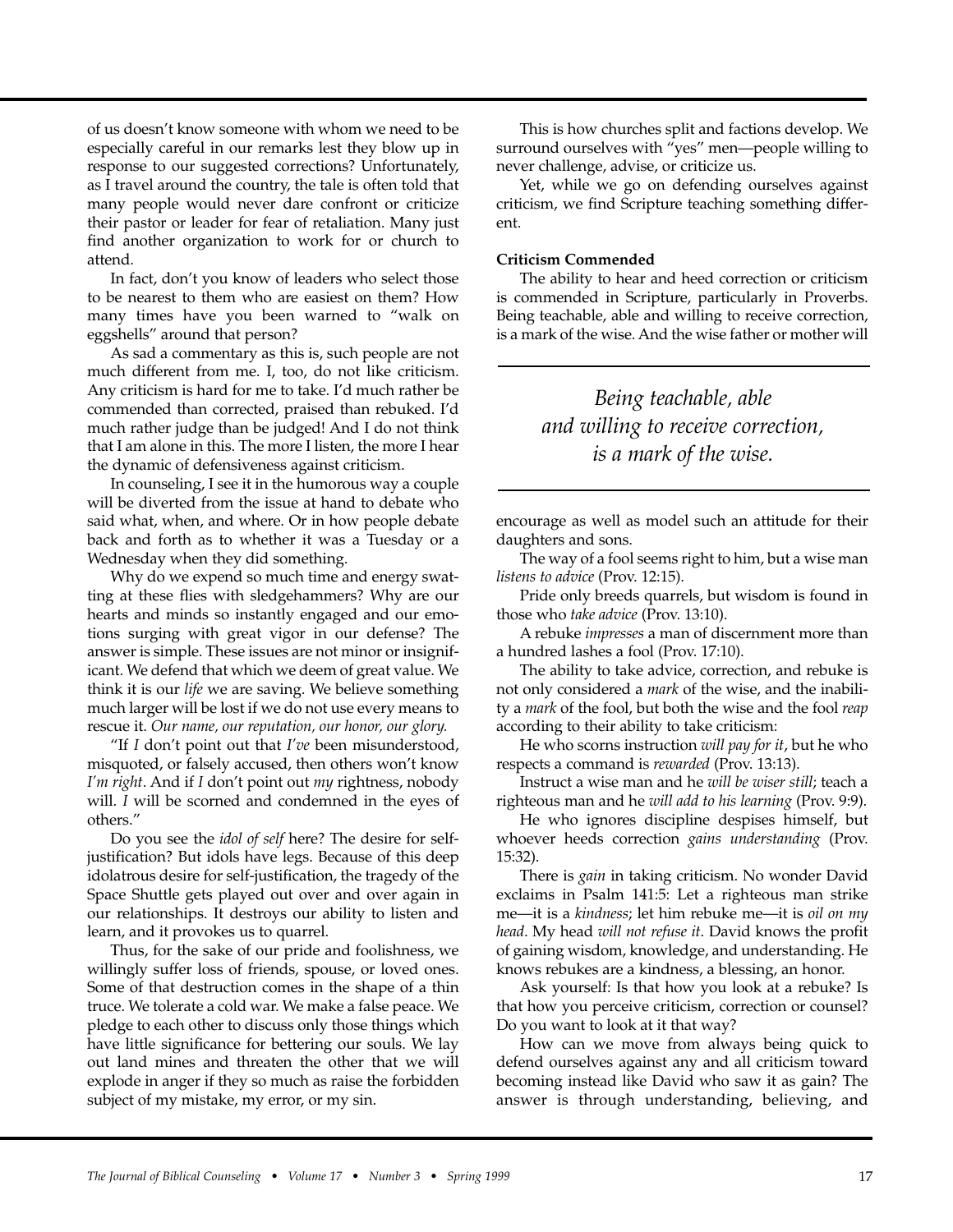affirming all that God says about us in the cross of Christ.

Paul summed it up when he said, "I have been crucified with Christ." A believer is one who identifies with all that God affirms and condemns in Christ's crucifixion. God affirms in Christ's crucifixion the whole truth about Himself: His holiness, goodness, justice, mercy, and truth as revealed and demonstrated in His Son, Jesus. Equally, in the cross God condemns the lie: sin, deceit, and the idolatrous heart. He condemns my sinfulness as well as my specific sins. Let's see how this applies to giving and taking criticism.

# **First, in Christ's Cross I Agree With God's**  *Judgment* **of Me**

I see myself as God sees me—a sinner. There is no escaping the truth: "No one is righteous, not even one" (Rom. 3:9-18). In response to my sin, the cross has criticized and judged me more intensely, deeply, pervasive-

*To claim to be a Christian is to agree with all God says about our sin.*

ly, and truly than anyone else ever could. This knowledge permits us to say to all other criticism of us: "This is just a fraction of it."

Cursed is everyone who does not continue to do everything written in the Book of the Law (Gal. 3:10).

For whoever keeps the whole law and yet stumbles at just one point is guilty of breaking all of it (James 2:10).

By faith, I affirm God's judgment of myself, that I am a sinner. I also believe that the answer to my sin lies in the cross.

I have been crucified with Christ and I no longer live (Gal. 2:20).

For we know that our old self was crucified with him [Jesus] so that the body of sin might be done away with, that we should no longer be slaves to sin (Rom. 6:6).

If the cross says anything, it speaks about my sin. The person who says "I have been crucified with Christ" is a person well aware of his sinfulness. You'll never get life right by your own unaided efforts because all who rely on observing the law are under a curse. "Cursed is *everyone* who does not continue to do *everything* written in the Book of the Law" (Gal. 3:10). Thus the cross doesn't merely criticize or judge us; it condemns us for not doing *everything* written in God's law. Do you believe that? Do you feel the force of that

criticism? Do you appreciate the thoroughness of God's judgment?

The crucified person also knows that he cannot defend himself against God's judgment by trying to offset his sin by his good works. Think about this fact: whoever keeps the whole law and yet stumbles at just one point is guilty of breaking all of it (James 2:10).

To claim to be a Christian is to agree with all God says about our sin. As a person "crucified with Christ," we admit, agree, and approve of God's judgment against us: There is no one righteous, not even one (Rom. 3:10).

# **Second, In Christ's Cross I Agree With God's** *Justification* **of Me**

I must not only agree with God's judgment of me as sinner in the cross of Christ, but I must also agree with God's justification of me as sinner. Through the sacrificial love of Jesus, God justifies ungodly people (Rom. 3:21-26).

But the life I now live, I live by faith in the Son of God who loved me and gave himself for me (Gal. 2:20).

My goal is to boast in Christ's righteousness, not my own.

No one will be declared righteous in his [God's] sight by observing the law (Rom. 3:20).

This righteousness from God comes through faith in Jesus Christ to all who believe (Rom. 3:22).

Pride breeds quarrels, says Solomon. Quarrels are often over who is right. Quarrels erupt in our idolatrous demand for self-justification. But not if I am applying the cross. For the cross not only declares God's just verdict against me as a sinner, but His declaration of righteousness by grace through faith in Christ.

The cross of Christ reminds me that the Son of God loved me and gave Himself for me. And because of this, God has thoroughly and forever accepted me in Christ. Here is how grace works: Christ redeemed us from the curse of the law by becoming a curse for us, for it is written: "Cursed is everyone who is hung on a tree." He redeemed us in order that the blessing given to Abraham might come to the Gentiles through Christ Jesus, so that by faith we might receive the promise of the Spirit (Gal. 3:13f).

What a sure foundation for the soul! Now, I don't practice self-justification, but boasting—boasting about Christ's righteousness for me.

If you truly take this to heart, the whole world can stand against you, denounce you, or criticize you, and you will be able to reply, "If God has justified me, who can condemn me?" "If God justifies me, accepts me, and will never forsake me, then why should I feel insecure and fear criticism?" "Christ took my sins, and I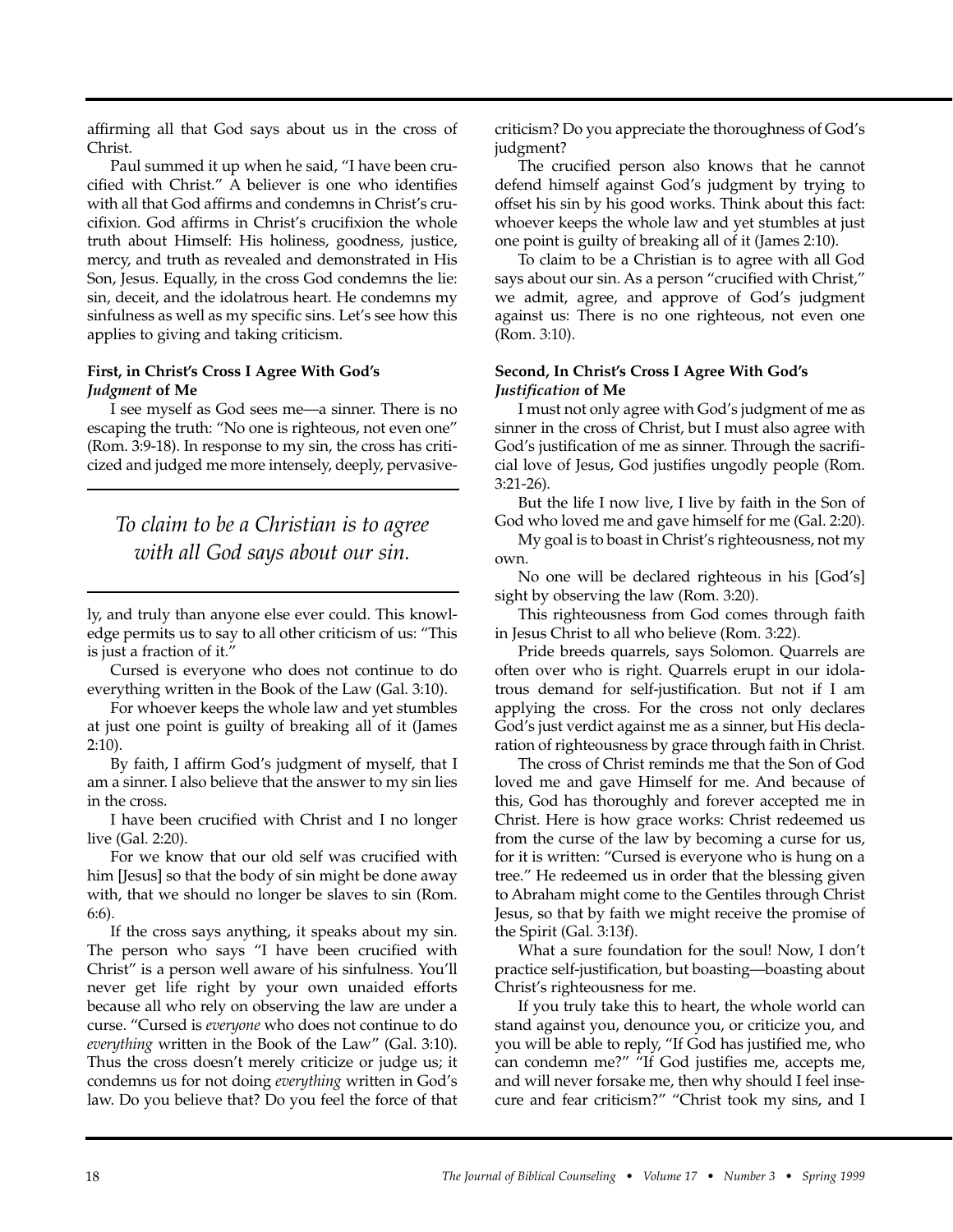receive His Spirit. Christ takes my condemnation, and I receive His righteousness."

#### **Implications for Dealing with Criticism**

In light of God's judgment and justification of the sinner in the cross of Christ, we can begin to discover how to deal with any and all criticism. By agreeing with *God's* criticism of me in Christ's cross, I can face any criticism man may lay against me. In other words, *no one can criticize me more than the cross has*. And the most devastating criticism turns out to be the finest mercy. If you thus know yourself as having been crucified with

*The correction and advice that we hear are sent by our heavenly Father. They are His corrections, rebukes, warnings, and scoldings.*

Christ, then you can respond to any criticism, even mistaken or hostile criticism, without bitterness, defensiveness, or blameshifting. Such responses typically exacerbate and intensify conflict, and lead to the rupture of relationships. You can learn to hear criticism as constructive and not condemnatory because God has justified you.

Who will bring any charge against those whom God has chosen? It is God who justifies. Who is he that condemns? (Rom. 8:33-34a).

Let a righteous man strike me—it is a kindness; let him rebuke me—it is oil on my head. My head will not refuse it (Ps. 141:5).

If I know myself as crucified with Christ, I can now receive another's criticism with this attitude: "You have not discovered a fraction of my guilt. Christ has said more about my sin, my failings, my rebellion and my foolishness than any man can lay against me. I thank you for your corrections. They are a blessing and a kindness to me. For even when they are wrong or misplaced, they remind me of my true faults and sins for which my Lord and Savior paid dearly when He went to the cross for me. I want to hear where your criticisms are valid."

The correction and advice that we hear are sent by our heavenly Father. They are *His* corrections, rebukes, warnings, and scoldings. His reminders are meant to humble me, to weed out the root of pride and replace it with a heart and lifestyle of growing wisdom, understanding, goodness, and truth. For example, if you can *take* criticism—however just or unjust—you'll learn to

# **Giving Criticism God's Way**

**I see my brother/sister as one for whom Christ died (1 Cor. 8:11).**

Keep on loving each other as brothers (Heb. 13:1).

**I come as an equal, who also is a sinner.**

Are we any better than they? Not at all. For there is no one righteous...for all have sinned and fall short of the glory of God (Rom. 3:9,23).

# **I prepare my heart lest I speak out of wrong motives.**

All a man's ways seem innocent to him, but motives are weighed by the LORD (Prov. 16:2).

The heart of the righteous weighs its answers, but the mouth of the wicked gushes evil (Prov. 15:28).

A wise man's heart guides his mouth, and his lips promote instruction (Prov. 16:23).

# **I examine my own life and confess my sin first.**

Why do you look at the speck of sawdust in your brother's eye and pay no attention to the plank in your own eye? How can you say to your brother, "Let me take the speck out of your eye," when all the time there is a plank in your own eye? You hypocrite, first take the plank out of your own eye, and then you will see clearly to remove the speck from your brother's eye (Matt. 7:3-5).

**I am always patient, in it for the long haul (Eph. 4:2).** 

Love is patient, love is kind. It does not envy, it does not boast, it is not proud. (1 Cor. 13:4). **My goal is not to condemn by debating points, but to build up through construc-**

# **tive criticism.**

Do not let any unwholesome talk come out of your mouths, but only what is helpful for building others up according to their needs, that it may give grace to those who listen (Eph. 4:29).

# **I correct and rebuke my brother gently, in the hope that God will grant him the grace of repentance even as I myself repent only through His grace.**

And the Lord's servant must not quarrel; instead, he must be kind to everyone, able to teach, not resentful. Those who oppose him he must gently instruct, in the hope that God will grant them repentance leading them to a knowledge of the truth... (2 Tim. 2:24-25).